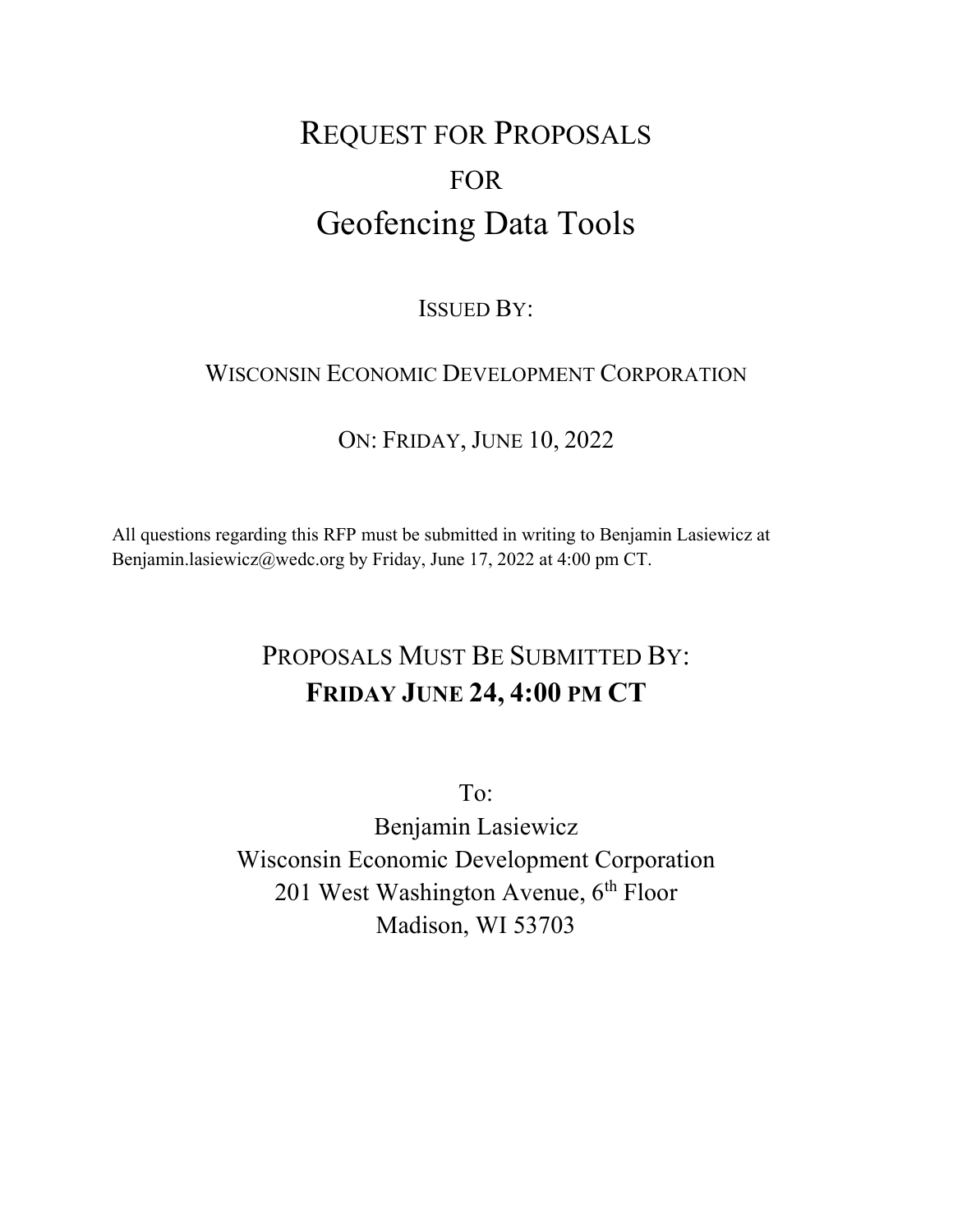#### I. Scope

The purpose of this Request for Proposals (RFP) is to provide interested proposers with the information needed to prepare and submit a Proposal for the following:

WEDC is seeking geofencing database tools and information with the following requirements:

- Access to online data and ability to create custom reports with geofencing data with the following parameters:
	- o At least one but up to five WEDC users
	- o Easy to interpret outputs/interface
	- o Visual reporting output options (i.e. charts, graphs, maps)
- Ability to access data with the following parameters:
	- o Ability to define geographic areas to encompass, at minimum, the downtown district of our 34 Main Street program communities: Ashland, Beloit, Chippewa Falls, Darlington, De Pere, Eagle River, Fond du Lac, Green Bay, Kenosha, La Crosse, Lake Mills, Marshfield, Mayville, Menomonie, Milwaukee, Monroe, Omro, Osceola, Platteville, Port Washington, Prairie du Chien, Racine, Rice Lake, Ripon, Sheboygan Falls, Shullsburg, Sturgeon Bay, Tigerton, Tomahawk, Two Rivers, Viroqua, Watertown, Wausau, West Allis
		- Ability to purchase individual reports for additional geographies as needed is desired but not required.
	- o Accurate foot traffic counts and dwell time
	- o Single and multi-day time periods
	- o Distinguish between daytime workers, residents and other visitors
	- o Customer demographics
	- o Customer routes and origin/destination data
	- o Competitive insights between markets

#### II. Project Timeline

The work needed to be completed under this RFP is subject to tight timing constraints. Proposers responding to this RFP must be prepared to conform to the following timeline. If this timeline is prohibitively restrictive, please indicate such and propose an alternate timeline.

| Date                            | Event                              |
|---------------------------------|------------------------------------|
| <b>Friday, June 10, 2022</b>    | RFP Issued                         |
| <b>Friday, June 17, 2022</b>    | Deadline to Submit Questions       |
| Friday, June 24, 2022           | <b>Proposals Due</b>               |
| Wednesday, June 29, 2022        | Committee review of Proposals      |
| <b>Monday, July 11-15, 2022</b> | Possible Interviews with Proposers |
|                                 |                                    |

#### III. Wisconsin Economic Development Corporation

The Wisconsin Economic Development Corporation (WEDC) is a public body corporate and politic governed by Chapter 238 of the Wisconsin Statutes. WEDC was created under 2011 Wisconsin Act 7 and 2011 Wisconsin Act 32 to replace the economic and community development operations of the former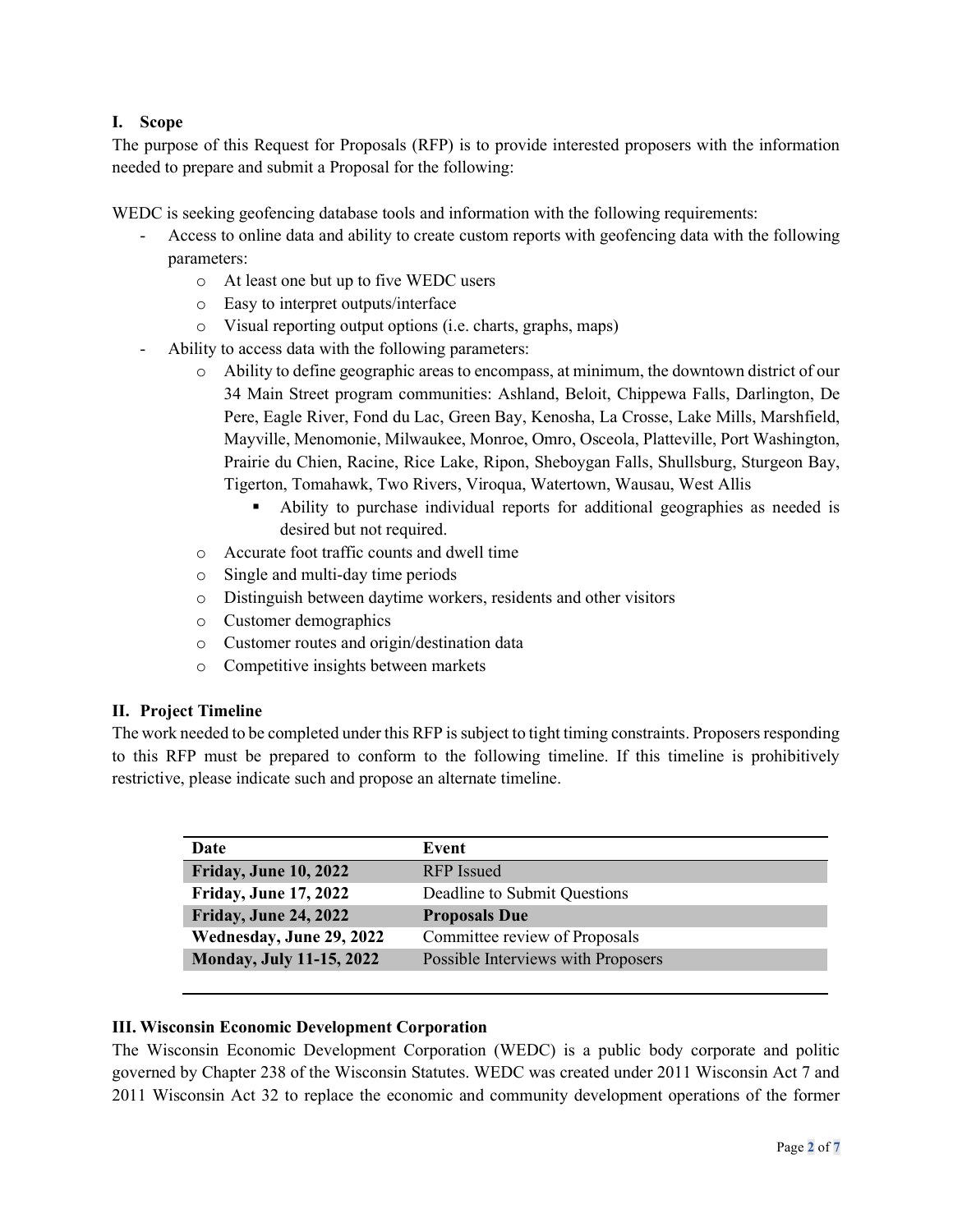Wisconsin Department of Commerce and to serve as the State of Wisconsin's lead economic development organization. WEDC is governed by a thirteen-member Board of Directors, WEDC's Chief Executive Officer is appointed by the Governor.

WEDC provides financial and technical assistance and services to businesses and organizations in Wisconsin for the purpose of strengthening economic development and creating and retaining jobs. As of June 30, 2022, WEDC had approximately 120 employees and an operating budget of approximately \$58M. Revenues to finance its operating budget are derived primarily from state appropriation, loan repayments and other income.

WEDC operates five economic and community development divisions and eight finance and administrative departments primarily in the Madison, Wisconsin location. WEDC provides grants, loans, loan guarantees, tax credits and other financial and technical assistance to its customers. WEDC utilizes the Intacct accounting system as well as Salesforce and a grant and loan management system.

#### IV. Proposal Requirements

Proposers responding to this RFP must provide sufficient responses to all of the below requests for information. Failure to respond to any of the requests may result in disqualification of the proposal.

#### a. Mandatory Requirements

- Access to online data and ability to create custom reports with geofencing data with the following parameters:
	- 1. At least one but up to five WEDC users
	- 2. Easy to interpret outputs/interface
	- 3. Visual reporting output options (i.e. charts, graphs, maps)
- ii. Ability to access data with the following parameters:
	- 1. Ability to define geographic areas to encompass, at minimum, the downtown district of our 34 Main Street program communities: Ashland, Beloit, Chippewa Falls, Darlington, De Pere, Eagle River, Fond du Lac, Green Bay, Kenosha, La Crosse, Lake Mills, Marshfield, Mayville, Menomonie, Milwaukee, Monroe, Omro, Osceola, Platteville, Port Washington, Prairie du Chien, Racine, Rice Lake, Ripon, Sheboygan Falls, Shullsburg, Sturgeon Bay, Tigerton, Tomahawk, Two Rivers, Viroqua, Watertown, Wausau, West Allis
		- a. Ability to purchase individual reports for additional geographies as needed is desired but not required.
- iii. Accurate foot traffic counts and dwell time
- iv. Single and multi-day time periods
- v. Distinguish between daytime workers, residents and other visitors
- vi. Customer demographics
- vii. Customer routes and origin/destination data
- viii. Competitive insights between markets
- b. Organizational and Staff Capabilities
	- i. Provide a brief description of the proposer's history and organization.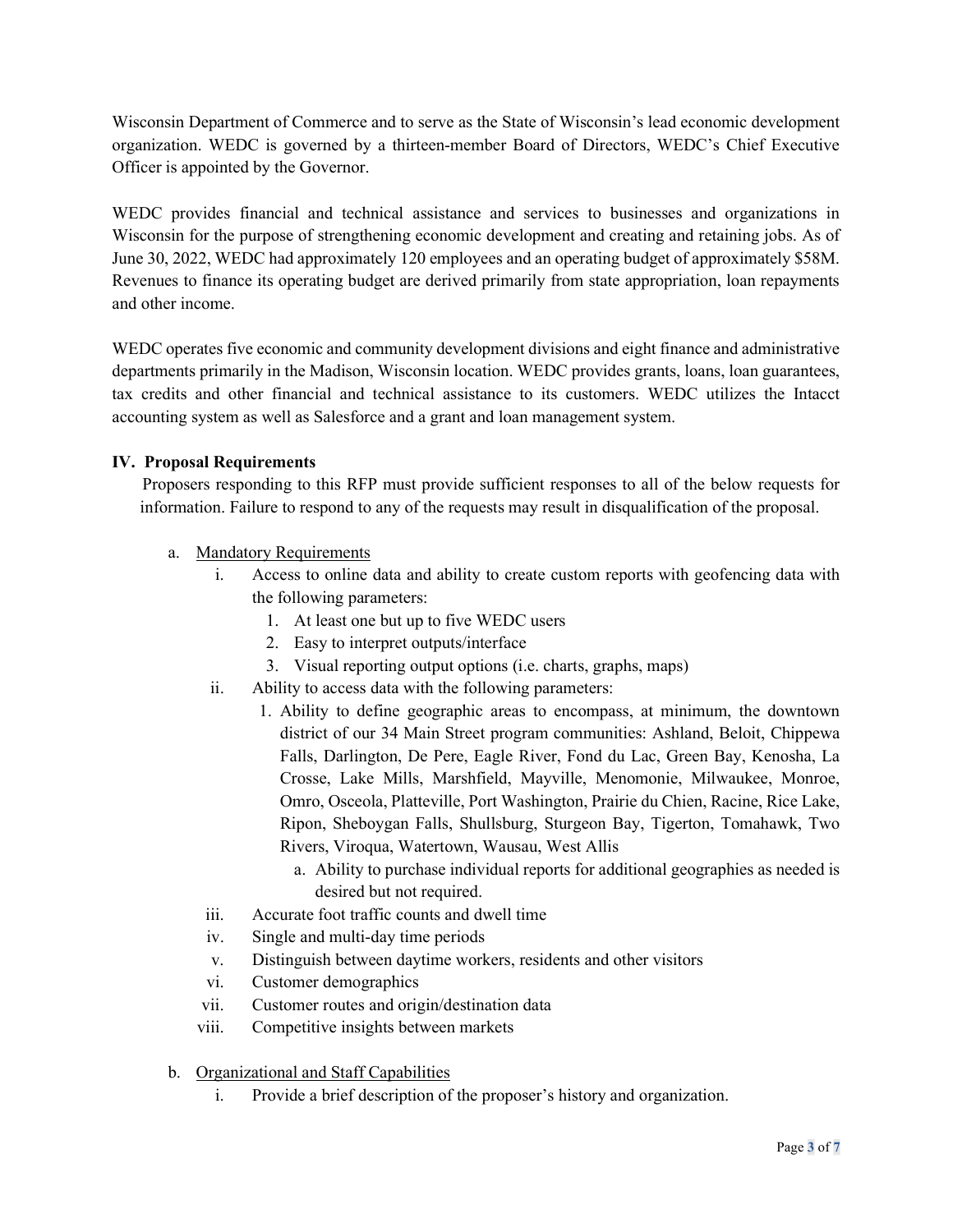- ii. Describe the proposer's experience
- iii. Provide a list of at least three relevant engagements held by the proposer which indicates relevant experience.
- iv. Provide a list of all staff persons who will be involved in carrying out the tasks covered by this RFP, describing each in terms of their involvement in specific tasks and qualifications.
- v. Provide a list of any subcontractors (individual or organizational) that the proposer intends to use when providing services under this RFP (Note: the proposer is not required to use subcontractor(s). However, no subcontractor may be used without WEDC's written approval.)
- c. Technical Requirements/Approach to the Project
	- i. Describe, in detail, the prosper' s technical approach to the project
	- ii. Provide a timeline for conducting the work under this RFP.
- a. Documents
	- iii. Provide a copy of the proposer's W-9.
	- iv. Fill out page 8 of this RFP; Business Ownership Demographic Reporting Form
	- v. Provide a copy of the proposer's standard contract documents.

#### V. Cost Proposal

Proposers should provide a fixed cost proposal for the services to be provided under this RFP. Costs for any additional available add-on services recommended should also be provided on a fixed cost basis.

#### VI. Terms and Conditions

The following terms and conditions affect responses to this RFP and any resulting contract. These terms shall be adhered to by any interested proposer and are non-negotiable.

a. Contract Term

The contract will cover three (3) years with fixed cost for each of the three years.

b. Confidentiality

Proposer acknowledges that all information, data, records and documents disclosed by WEDC to proposer, or which come to proposer's attention during the course of its response to this RFP or performance under any resulting contract constitute valuable and proprietary assets of WEDC (Confidential Information). Proposer agrees not to disclose the Confidential Information, either directly or indirectly, to any person, entity or affiliate unless required to do so by legal process of law without prior authorization by WEDC. If required to disclose Confidential Information by legal process, Proposer shall provide WEDC with prompt notice so WEDC may seek an appropriate protective order. Except as required to respond to this RFP or during the course of its performance under the terms of any resulting Agreement, proposer shall not use any Confidential Information for its own purposes.

c. Conflict of Interests

Proposers' response to this RFP must include, in writing, disclosure of any potential conflict of interests that may arise from proposer's performing services for WEDC. Any resulting contract will require that if a vendor fails to disclose a potential conflict of interest, and if WEDC determines such failure to disclose involves a material conflict of interest, the vendor's contract may be declared to be void by WEDC and any amounts paid under the contract may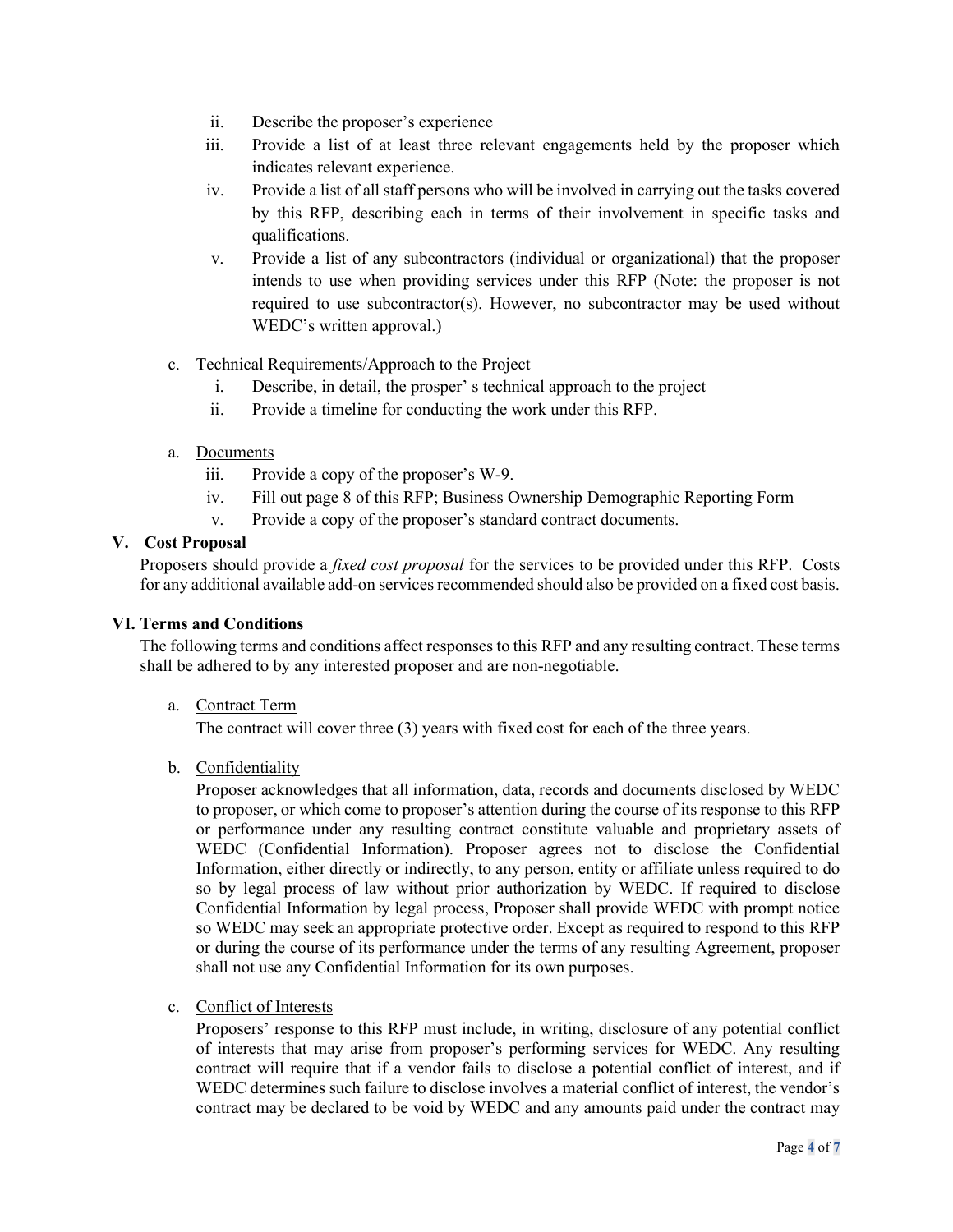be recovered by WEDC. Vendors shall advise WEDC of any changes in potential conflicts of interest. This language may change with the new procurement policy.

d. Nondiscrimination

Pursuant to Wisconsin law, any contract resulting from this RFP will include the following language regarding nondiscrimination:

In connection with the performance of work under this contract, Licensor agrees not to discriminate against any employee or applicant for employment because of age, race, religion, color, handicap, sex, physical condition, developmental disability as defined in § 51.01(5), sexual orientation or national origin. This provision shall include, but not be limited to, the following: employment, upgrading, demotion or transfer; recruitment or recruitment advertising; layoff or termination; rates of pay or other forms of compensation; and selection for training, including apprenticeship. Except with respect to sexual orientation, Licensor further agrees to take affirmative action to ensure equal employment opportunities. Licensor agrees to post in conspicuous places, available for employees and applicants for employment, notices to be provided by the recipient officer setting forth the provisions of the nondiscrimination clause.

e. Public Records

Responses to this RFP, any communication with WEDC, and any resulting contract and work product are subject to the public records laws of the State of Wisconsin, § 19.31 et seq. Proposers shall mark documents "confidential" where appropriate for financial and other sensitive materials that should be, to the extent possible, be kept in confidence. WEDC will notify the proposer if it receives a public records request for materials marked confidential.

f. Insurance

If awarded the contract, the proposer shall maintain Worker's Compensation, Comprehensive General Liability, including Contractual Liability, and Automobile Liability insurance for any claims that may arise from operations under the contract.

#### VII. RFP Process

#### a. Reasonable Accommodations

WEDC will provide reasonable accommodations, including the provision of informational material in an alternative format, for individuals with disabilities upon request.

b. Communication with WEDC & Submitting Questions

All communication regarding this RFP shall be directed to WEDC's Research Manager, Benjamin Lasiewicz at **Benjamin.lasiewicz@wedc.org**. Information regarding this RFP obtained from other sources is unofficial and nonbinding. Communication with other sources may be cause for rejection of a proposal. All questions regarding this RFP must be submitted in electronically to WEDC's Research Manager, Benjamin Lasiewicz at Benjamin.lasiewicz@wedc.org. by Friday, June 17, 2022 at 4:00 p.m. CT.

#### c. Incurring Costs

WEDC is not Liable for any cost incurred by a vendor for responding to this RFP.

d. News Releases

News releases pertaining to the RFP or to the acceptance, rejection or evaluation of proposals shall not be made without the prior written approval of WEDC.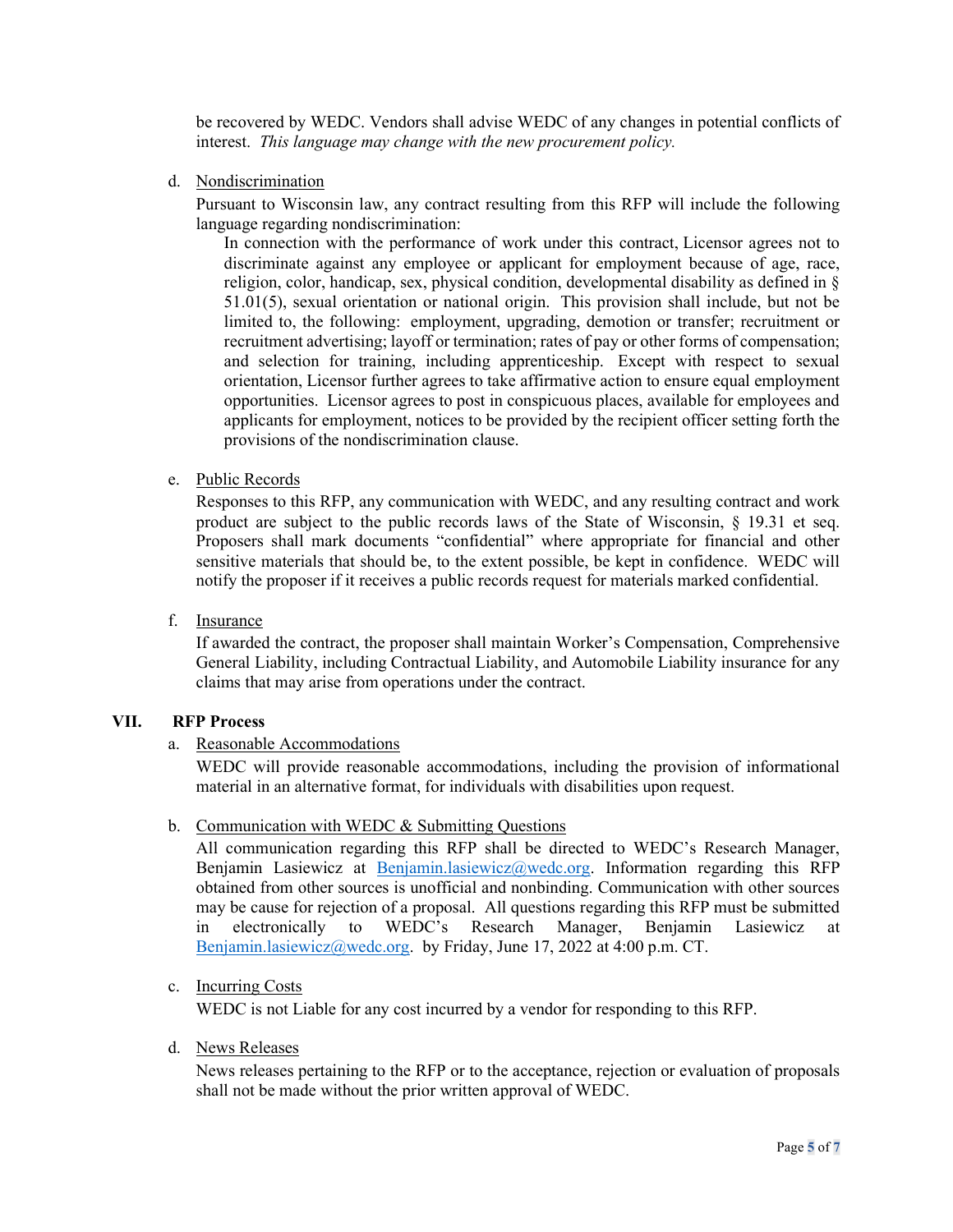#### e. Submitting the Proposal

Proposers shall submit via electronic, PDF, version of their Proposal to WEDC's Research Manager, Benjamin Lasiewicz at Benjamin.lasiewicz@wedc.org, no later than Friday, June 24, 2022 at 4:00 p.m. CT. Electronic copies must be received for the proposal to be submitted on time. Proposal responses should follow the sequence and outline presented in this RFP.

#### VIII. Evaluation of RFP

a. Proposal Review, Verification and Acceptance

WEDC shall review each proposal to verify that it meets all specified requirements in the RFP. Proposals that do not comply with instructions contained in the RFP may be rejected by WEDC. WEDC reserves the right to waive a particular specification if no proposer meets that specification. WEDC may request reports on the proposer's financial stability. WEDC may reject a proposal if the proposer is determined to have inadequate financial means to provide the required service. WEDC retains the right to accept or reject any or all proposals, or accept or reject any part of a proposal, determined to be in the best interest of WEDC. WEDC shall be the sole judge as to compliance with the instructions contained in this RFP. Proposals shall be firm for acceptance for sixty (60) days from date of proposal opening unless otherwise noted. A proposer may not modify its proposal after submission except to correct minor omissions or miscalculations as directed in writing by WEDC.

#### b. Proposal Scoring

Scoring will be based on proposal responses to Section I: Scope and Section IV: Proposal Requirements: Mandatory Requirements.

#### c. Evaluation Criteria

Mandatory requirements must be met in order for a proposal to be considered for award under this RFP. Evaluation of the proposals will be based on the proposer's proposal responses to Section I: Scope and Section IV: Proposal Requirements: Mandatory Requirements.

#### d. Right to Reject Proposals and Negotiate with Proposers

WEDC reserves the right to reject any and all proposals. WEDC may enter into negotiations with multiple vendors regarding the terms of the contract and the cost proposal before determining the highest scoring proposer. WEDC shall not, under any circumstances, reveal a proposer's cost proposal to any other proposer prior to contracting for services.

#### e. Award Decision

WEDC will make the award to the proposer deemed to provide the services described in this RFP at the best value to WEDC, taking into consideration the proposers' experience, expertise, and cost proposals.

#### f. Notice of Intent to Award

All proposers who respond to this RFP will be notified in writing of WEDC's intent to award the contract as a result of this RFP.